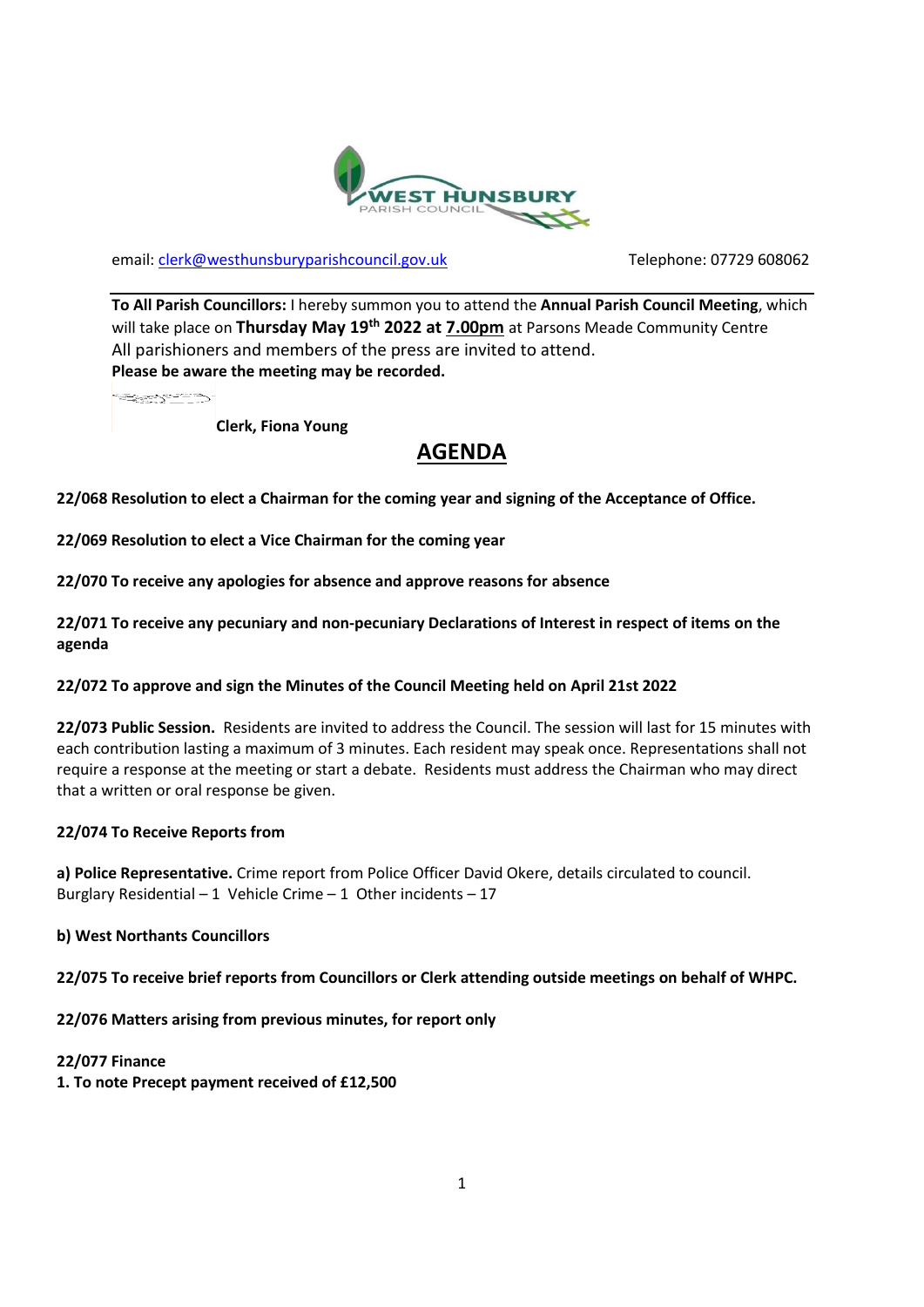| Payable to                   | <b>Details</b>                         | Amount £   |
|------------------------------|----------------------------------------|------------|
| F Young                      | Salary plus expenses from April + May  | 821.19     |
| <b>HMRC</b>                  | Tax and NI                             | 242.17     |
| <b>BHIB Insurance</b>        | <b>Annual Renewal</b>                  | 390.69     |
| <b>PPLPRS</b>                | Music licence - Jubilee event          | 83.16      |
| Linda Hook                   | Reimburse Vistaprint Jubilee flyers    | 81.16      |
| Linda Hook                   | Reimburse Instaprint Claystones Survey | 177.14     |
| Knitters Jig                 | Balance to pay                         | 880.00     |
| DW Hire                      | Marquee balance to pay                 | 4017.00    |
| King Bouncealot              | Balance to pay                         | 185.00     |
| Odin Climbing wall           | Balance to pay                         | 405.00     |
| <b>RTC Medical Solutions</b> | First aid cover                        | 600.00     |
| <b>DCK Payroll</b>           | Clerks payroll                         | 36.00      |
| <b>Moulton 77 Brass</b>      | Balance to pay                         | 150.00     |
| band                         |                                        |            |
| Linda Hook                   | Reimburse Arco Hi Vis x 20             | 270.00 TBC |
| Event Insurance              | Jubilee Event Hire Insurance           | 1174.70    |

#### **2. Resolution to approve the payments tabled below including those for the Jubilee Event.**

#### **3. Approval of the Year End bank reconciliation statement below**

30 April 2022 Bank reconciliation – Balance at April 1<sup>st</sup> 2022 £77378.82 less payments £1788.68 plus receipts £12,500= £ 77378.82 Bank accounts at 30.04.2022 £32175.32 plus £45,203.50 = £77378.82

#### **4. Confirmation that the internal controls councillor has completed the checks to the payments.**

**5. Parish Council Insurance Policy –** Confirmation that the parish council policy was renewed for one year at a cost of £390.69

**6. Grant Application from the Friends of West Hunsbury Parks for a contribution towards information boards.**

#### **22/078 Annual Return**

- **1. Resolution to approve Section 1 of the Annual Return – Statement of Internal Controls**
- **2. Resolution to approve Section 2 of the Annual Return – Accounting Statement**
- **3. Resolution to accept the Internal Audit Report**
- **4. Resolution to set the date for the Exercise of Electors Rights as 13th June to 22nd July 2022**

#### **22/079 Community Events – Cllr Hook**

1. To receive a report from the Community Events Committee

#### **22/080 Claystones Open Space- Cllrs Barker & Macey**

#### **22/081 Resolution to agree whether to become a member of Northants Acre.**

#### **22/082 Annual Parish Meeting**

To review the Annual Parish Meeting and note any actions required.